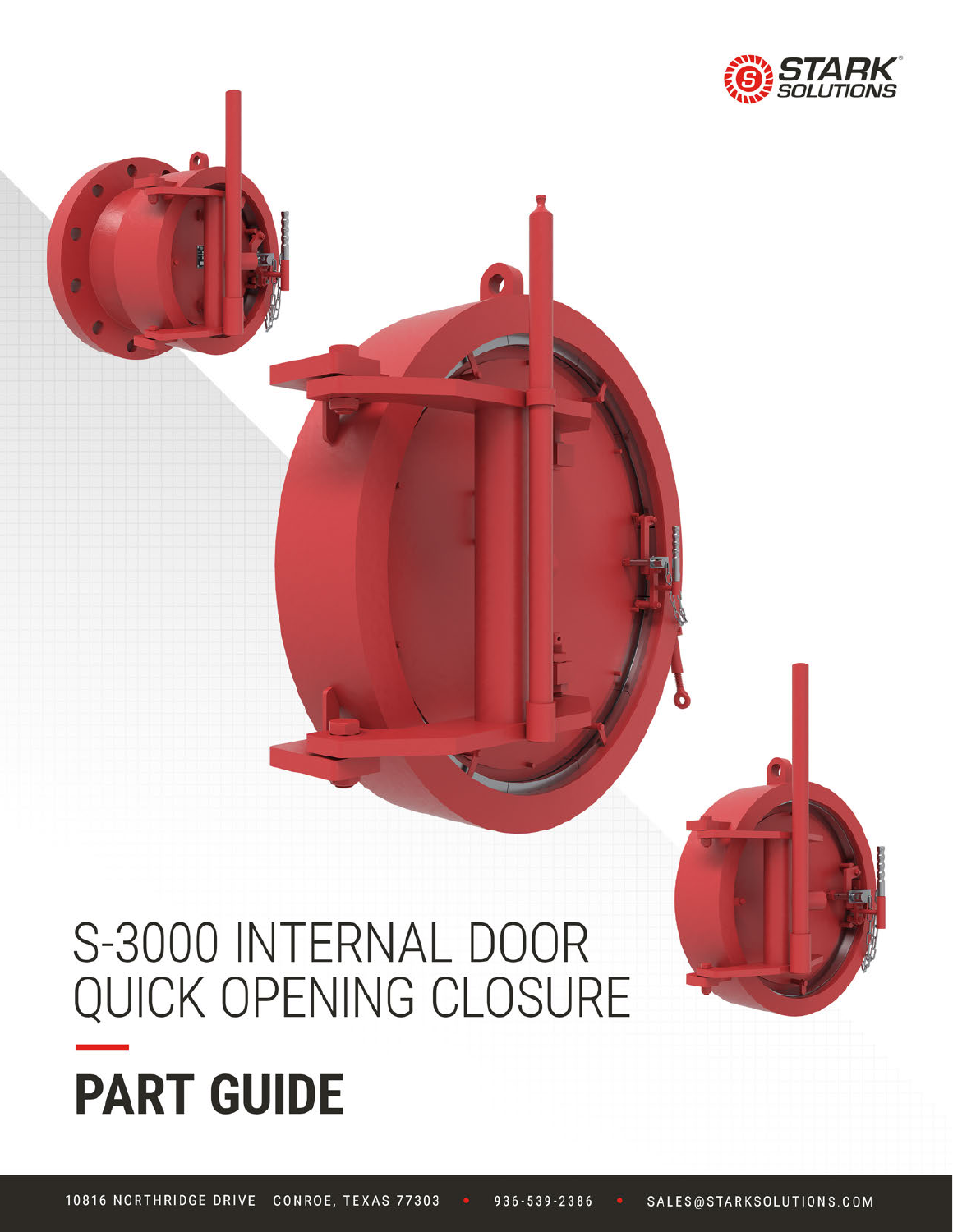

# S-3000 INTERNAL DOOR QUICK OPENING CLOSURE

The S-3000 is Stark's Internal Door design which is manufactured in diameters ranging from 6" to 84" (DN150 to DN2100). The closure design concept relies on the proven method of a locking ring that slides into the closures outer hub. When expanded to the closed position, the locking ring assembly securely latches the door into place. Durable components are used to actuate the locking ring and are designed to withstand the demands of long-term operation.





Vertical Closure Lip Seal Position

Horizontal & Vertical Closure O-Ring Position

#### BENEFITS:

- Broad Size Range and Pressure Series
- O-Ring design with large cross section on horizontal and vertical closures, for positive seal, protection from light wear and corrosion, and cost efficiency
- Lip seal design on horizontal and vertical closures
- Improved operation with load binder assist on horizontal sizes 24" (DN600) and larger
- Fail- safe Design

#### STANDARDS:

- Certified to ASME B31.3/B31.4/B31.8/CSA Z662 Cat. I / ASME SEC VIII DIV. 1
- Pressure Alert Valve per UG-35.2 of ASME BPVC VIII DIV. 1
- Nace MR0175 compliant material
- -50° to + 400°F (-45° to 204°C)
- Viton O-Ring supplied with closure

#### OPTIONS:

- Flanged Closure welded connection or one piece
- ASME BPVC VIII DIV. 1 with U-Stamp for door only or whole closure (hub, door, locking ring)
- Stainless Steel, duplex, super-duplex
- Inconel or Stainless Steel weld overlay
- External hinge trim for Offshore uses
- Special materials and O-Rings
- Horizontal or Vertical orientation
- Hydraulic lift on vertical closures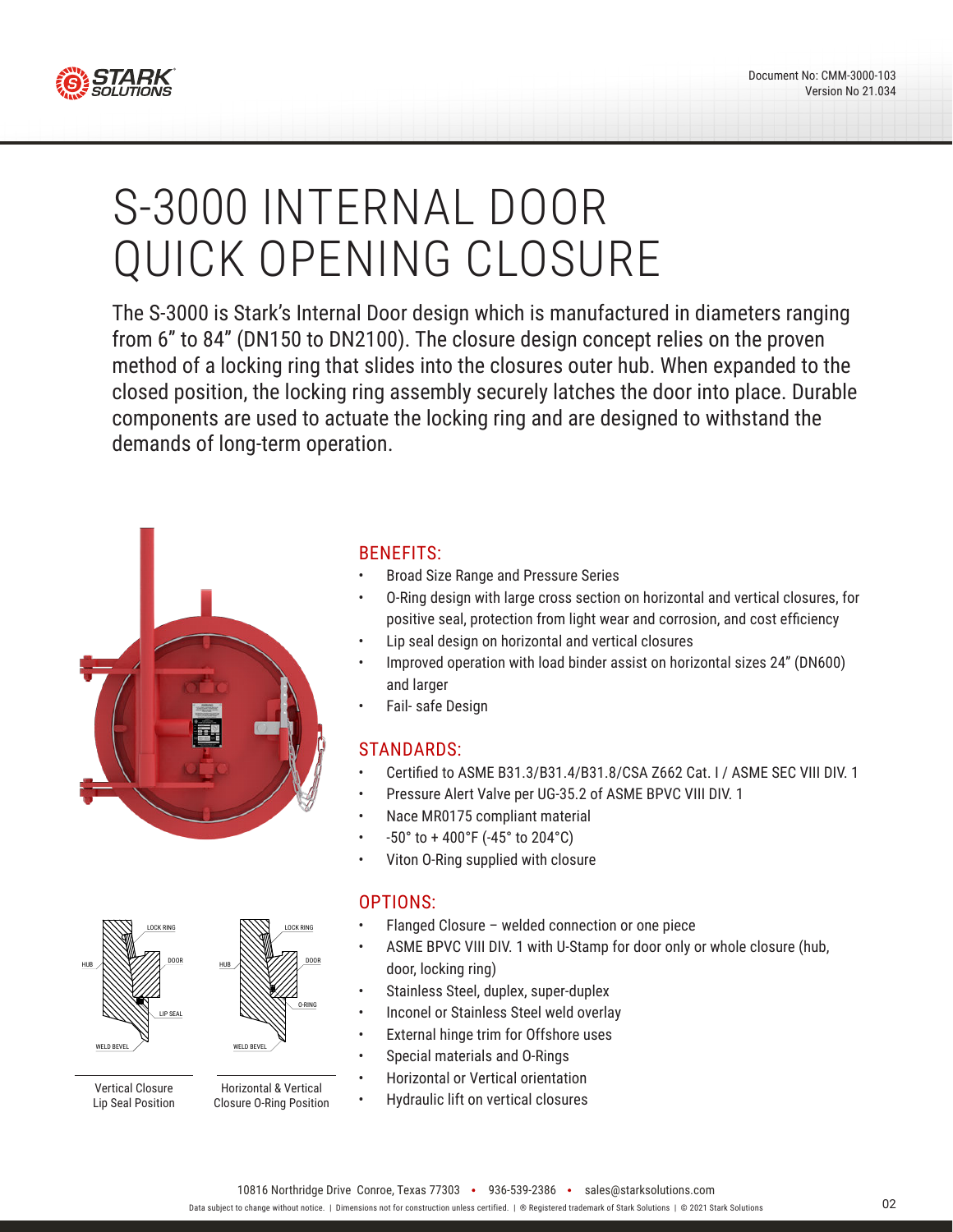#### S-3000 Internal Door Closure Series 150 - 10" to 24" - ASME B31.3/B31.4/B31.8/CSA Z662 Cat. I

- Maximum test pressure is 1.5 times design pressure
- \*Full 285 PSI M.A.W.P. with DF 0.5 and/or 0.6 cannot be met, please consult factory for max. pressure per DF

NOTICE: See table on page 9 for common O-Ring options. Specialty O-Rings available for order upon request.

| <b>DIMENSIONS AND WEIGHTS</b> |                          |                             |                             |  |  |  |  |  |  |
|-------------------------------|--------------------------|-----------------------------|-----------------------------|--|--|--|--|--|--|
| <b>SIZE</b>                   | <b>WT (LBS) HOR/VERT</b> | $H \times W \times L$ (HOR) | H x W x L (VERT)            |  |  |  |  |  |  |
| 10"                           | 250 / 263                | 18" x 17" x 12"             | 29" x 18" x 24"             |  |  |  |  |  |  |
| 12"                           | 300/315                  | $20"$ x 18" x 12"           | $30" \times 20" \times 26"$ |  |  |  |  |  |  |
| 14"                           | 335/352                  | $21"$ x $19"$ x $13"$       | $31"$ x 21" x 27"           |  |  |  |  |  |  |
| 16"                           | 400/420                  | $23" \times 23" \times 14"$ | $32"$ x $23"$ x $29"$       |  |  |  |  |  |  |
| 18"                           | 500/525                  | $25" \times 24" \times 15"$ | $33" \times 25" \times 31"$ |  |  |  |  |  |  |
| 20"                           | 1000 / 1050              | $27"$ x $25"$ x $15"$       | $35" \times 27" \times 33"$ |  |  |  |  |  |  |
| 22"                           | 1100 / 1155              | $29" \times 30" \times 16"$ | $36" \times 29" \times 37"$ |  |  |  |  |  |  |
| 24"                           | 1200 / 1260              | $31" \times 33" \times 17"$ | $37" \times 31" \times 39"$ |  |  |  |  |  |  |

|                       |                                                                 | <b>CLOSURE</b> = ASME B31.3/B31.4/B31.8/CSA Z662 Cat. I                                         |                                                                                                |                                                                        | HUB = ASME B31.3/B31.4/B31.8/CSA Z662 Cat. I<br><b>DOOR = U-STAMP ON DOOR WITH U-2A REPORT</b>  |                                                                                                |                                                                     |  |
|-----------------------|-----------------------------------------------------------------|-------------------------------------------------------------------------------------------------|------------------------------------------------------------------------------------------------|------------------------------------------------------------------------|-------------------------------------------------------------------------------------------------|------------------------------------------------------------------------------------------------|---------------------------------------------------------------------|--|
| <b>SIZE</b><br>(Inch) | <b>Matching Wall</b><br><b>Thickness &amp; Pipe</b><br>Schedule | <b>Horizontal</b><br><b>Right-Handed</b><br>Series 150<br>M.A.W.P at DF<br>$(0.5/0.6)$ : 285PSI | <b>Horizontal</b><br><b>Left-Handed</b><br>Series 150<br>M.A.W.P at DF<br>$(0.5/0.6)$ : 285PSI | <b>Vertical</b><br>Series 150<br>M.A.W.P at DF<br>$(0.5/0.6)$ : 285PSI | <b>Horizontal</b><br><b>Right-Handed</b><br>Series 150<br>M.A.W.P at DF<br>$(0.5/0.6)$ : 285PSI | <b>Horizontal</b><br><b>Left-Handed</b><br>Series 150<br>M.A.W.P at DF<br>$(0.5/0.6)$ : 285PSI | <b>Vertical</b><br>Series 150<br>M.A.W.P at DF<br>(0.5/0.6): 285PSI |  |
|                       |                                                                 | <b>PART NUMBER</b>                                                                              | <b>PART NUMBER</b>                                                                             | <b>PART NUMBER</b>                                                     | <b>PART NUMBER</b>                                                                              | <b>PART NUMBER</b>                                                                             | <b>PART NUMBER</b>                                                  |  |
| 10"                   | 0.365''/STD                                                     | COR-1011-0365-S                                                                                 | COL-1011-0365-S                                                                                | COV-1011-0500-S                                                        | COR-1011-0365-D                                                                                 | COL-1011-0365-D                                                                                | COV-1011-0500-D                                                     |  |
| 10"                   | $0.500"$ /XH                                                    | COR-1011-0500-S                                                                                 | COL-1011-0500-S                                                                                | COV-1011-0500-S                                                        | COR-1011-0500-D                                                                                 | COL-1011-0500-D                                                                                | COV-1011-0500-D                                                     |  |
| 10"                   | Flanged                                                         | COR-1011-0000-F                                                                                 | COL-1011-0000-F                                                                                | COV-1011-0000-F                                                        | COR-1011-0000-F                                                                                 | COL-1011-0000-F                                                                                | COV-1011-0000-F                                                     |  |
| 12"                   | 0.375"/STD                                                      | COR-1211-0375-S                                                                                 | COL-1211-0375-S                                                                                | COV-1211-0375-S                                                        | COR-1211-0375-D                                                                                 | COL-1211-0375-D                                                                                | COV-1211-0375-D                                                     |  |
| 12"                   | $0.500"$ /XH                                                    | COR-1211-0500-S                                                                                 | COL-1211-0500-S                                                                                | COV-1211-0500-S                                                        | COR-1211-0500-D                                                                                 | COL-1211-0500-D                                                                                | COV-1211-0500-D                                                     |  |
| 12"                   | Flanged                                                         | COR-1211-0000-F                                                                                 | COL-1211-0000-F                                                                                | COV-1211-0000-F                                                        | COR-1211-0000-F                                                                                 | COL-1211-0000-F                                                                                | COV-1211-0000-F                                                     |  |
| 14"                   | 0.375"/STD                                                      | COR-1411-0375-S                                                                                 | COL-1411-0375-S                                                                                | COV-1411-0375-S                                                        | COR-1411-0375-D                                                                                 | COL-1411-0375-D                                                                                | COV-1411-0375-D                                                     |  |
| 14"                   | $0.500"$ /XH                                                    | COR-1411-0500-S                                                                                 | COL-1411-0500-S                                                                                | COV-1411-0500-S                                                        | COR-1411-0500-D                                                                                 | COL-1411-0500-D                                                                                | COV-1411-0500-D                                                     |  |
| 14"                   | Flanged                                                         | COR-1411-0000-F                                                                                 | COL-1411-0000-F                                                                                | COV-1411-0000-F                                                        | COR-1411-0000-F                                                                                 | COL-1411-0000-F                                                                                | COV-1411-0000-F                                                     |  |
| 16"                   | 0.375"/STD                                                      | COR-1611-0375-S                                                                                 | COL-1611-0375-S                                                                                | COV-1611-0375-S                                                        | COR-1611-0375-D                                                                                 | COL-1611-0375-D                                                                                | COV-1611-0375-D                                                     |  |
| 16"                   | $0.500"$ /XH                                                    | COR-1611-0500-S                                                                                 | COL-1611-0500-S                                                                                | COV-1611-0500-S                                                        | COR-1611-0500-D                                                                                 | COL-1611-0500-D                                                                                | COV-1611-0500-D                                                     |  |
| 16"                   | Flanged                                                         | COR-1611-0000-F                                                                                 | COL-1611-0000-F                                                                                | COV-1611-0000-F                                                        | COR-1611-0000-F                                                                                 | COL-1611-0000-F                                                                                | COV-1611-0000-F                                                     |  |
| 18"                   | 0.375"/STD                                                      | COR-1811-0375-S                                                                                 | COL-1811-0375-S                                                                                | COV-1611-0375-S                                                        | COR-1811-0375-D                                                                                 | COL-1811-0375-D                                                                                | COV-1611-0375-D                                                     |  |
| 18"                   | $0.500"$ /XH                                                    | COR-1811-0500-S                                                                                 | COL-1811-0500-S                                                                                | COV-1811-0500-S                                                        | COR-1811-0500-D                                                                                 | COL-1811-0500-D                                                                                | COV-1811-0500-D                                                     |  |
| 18"                   | Flanged                                                         | COR-1811-0000-F                                                                                 | COL-1811-0000-F                                                                                | COV-1811-0000-F                                                        | COR-1811-0000-F                                                                                 | COL-1811-0000-F                                                                                | COV-1811-0000-F                                                     |  |
| 20"                   | 0.375"/STD                                                      | COR-2011-0375-S                                                                                 | COL-2011-0375-S                                                                                | COV-2011-0375-S                                                        | COR-2011-0375-D                                                                                 | COL-2011-0375-D                                                                                | COV-2011-0375-D                                                     |  |
| 20"                   | $0.500"$ /XH                                                    | COR-2011-0500-S                                                                                 | COL-2011-0500-S                                                                                | COV-2011-0500-S                                                        | COR-2011-0500-D                                                                                 | COL-2011-0500-D                                                                                | COV-2011-0500-D                                                     |  |
| 20"                   | Flanged                                                         | COR-2011-0000-F                                                                                 | COL-2011-0000-F                                                                                | COV-2011-0000-F                                                        | COR-2011-0000-F                                                                                 | COL-2011-0000-F                                                                                | COV-2011-0000-F                                                     |  |
| 22"                   | 0.375"/STD                                                      | COR-2211-0375-S                                                                                 | COL-2211-0375-S                                                                                | COV-2211-0375-S                                                        | COR-2211-0375-D                                                                                 | COL-2211-0375-D                                                                                | COV-2211-0375-D                                                     |  |
| 22"                   | $0.500"$ /XH                                                    | COR-2211-0500-S                                                                                 | COL-2211-0500-S                                                                                | COV-2211-0500-S                                                        | COR-2211-0500-D                                                                                 | COL-2211-0500-D                                                                                | COV-2211-0500-D                                                     |  |
| 22"                   | Flanged                                                         | COR-2211-0000-F                                                                                 | COL-2211-0000-F                                                                                | COV-2231-0000-F                                                        | COR-2211-0000-F                                                                                 | COL-2211-0000-F                                                                                | COV-2231-0000-F                                                     |  |
| 24"                   | 0.375"                                                          | COR-2411-0375-S                                                                                 | COL-2411-0375-S                                                                                | COV-2411-0375-S                                                        | COR-2411-0375-P*                                                                                | COL-2411-0375-P*                                                                               | COV-2411-0375-P*                                                    |  |
| 24"                   | 0.500"                                                          | COR-2411-0500-S                                                                                 | COL-2411-0500-S                                                                                | COV-2411-0500-S                                                        | COR-2411-0500-D                                                                                 | COL-2411-0500-D                                                                                | COV-2411-0500-D                                                     |  |
| 24"                   | 0.625"                                                          | COR-2411-0625-S                                                                                 | COL-2411-0625-S                                                                                | COV-2411-0625-S                                                        | COR-2411-0625-D                                                                                 | COL-2411-0625-D                                                                                | COV-2411-0625-D                                                     |  |
| 24"                   | 0.750"                                                          | COR-2411-0750-S                                                                                 | COL-2411-0750-S                                                                                | COV-2411-0750-S                                                        | COR-2411-0750-D                                                                                 | COL-2411-0750-D                                                                                | COV-2411-0750-D                                                     |  |
| 24"                   | Flanged                                                         | COR-2411-0000-F                                                                                 | COL-2411-0000-F                                                                                | COV-2411-0000-F                                                        | COR-2411-0000-F                                                                                 | COL-2411-0000-F                                                                                | COV-2411-0000-F                                                     |  |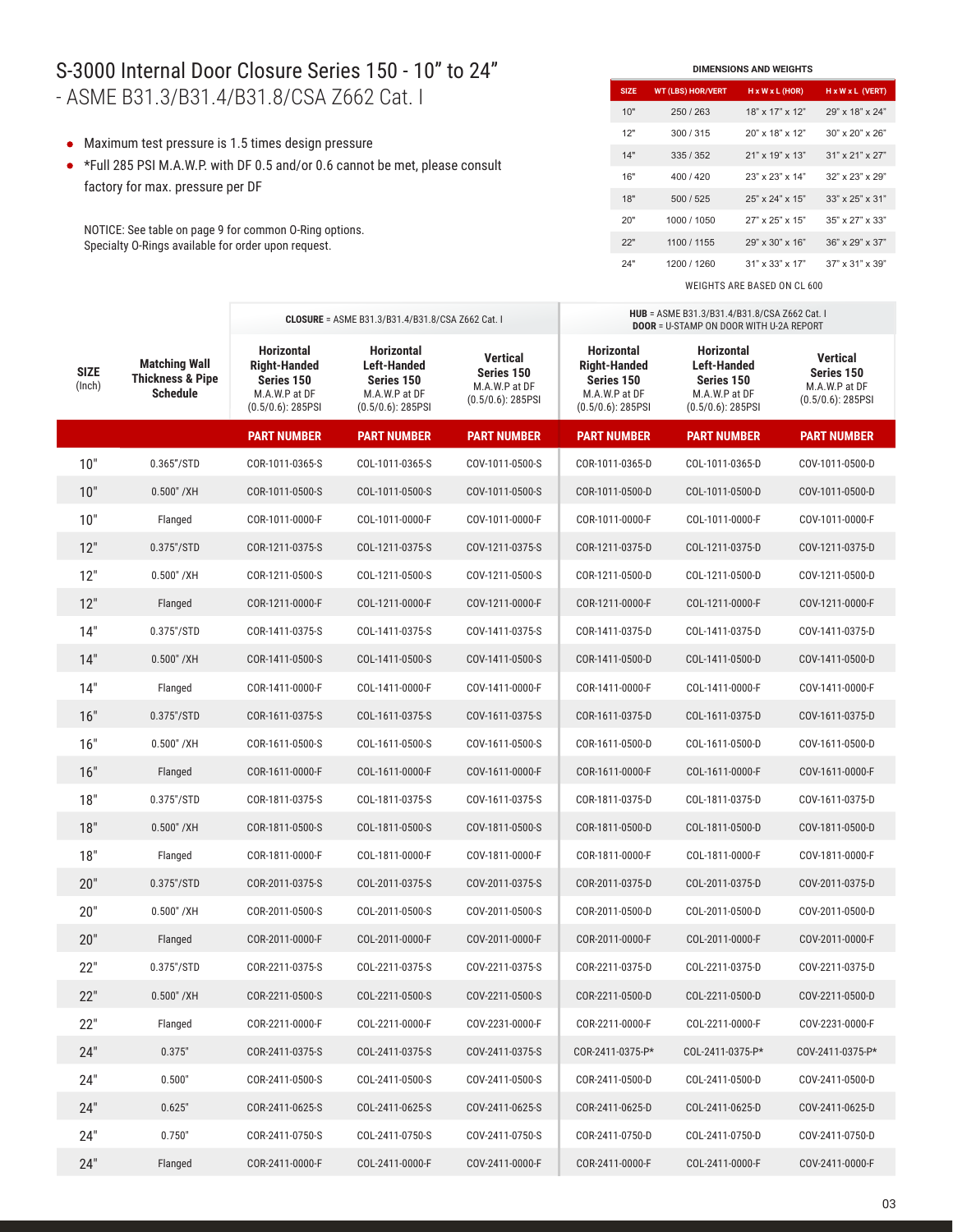## S-3000 Internal Door Closure Series 150 - 30" to 48" - ASME B31.3/B31.4/B31.8/CSA Z662 Cat. I

Maximum test pressure is 1.5 times design pressure

| <b>DIMENSIONS AND WEIGHTS</b> |                          |                             |                              |  |  |  |  |  |  |
|-------------------------------|--------------------------|-----------------------------|------------------------------|--|--|--|--|--|--|
| <b>SIZE</b>                   | <b>WT (LBS) HOR/VERT</b> | $H \times W \times L$ (HOR) | $H \times W \times L$ (VERT) |  |  |  |  |  |  |
| 30"                           | 2179 / 2288              | $39" \times 41" \times 19"$ | $41" \times 39" \times 47"$  |  |  |  |  |  |  |
| 36"                           | 3634 / 3816              | $47" \times 49" \times 23"$ | 46" x 47" x 55"              |  |  |  |  |  |  |
| 42"                           | 4717 / 4848              | 55" x 57" x 26"             | 48" x 55" x 65"              |  |  |  |  |  |  |
| 48"                           | 6598 / 6928              | $62"$ x $65"$ x $29"$       | $54" \times 62" \times 72"$  |  |  |  |  |  |  |

WEIGHTS ARE BASED ON CL 600

NOTICE: See table on page 9 for common O-Ring options. Specialty O-Rings available for order upon request.

|                       |                                                                        | <b>CLOSURE</b> = ASME B31.3/B31.4/B31.8/CSA Z662 Cat. I                                         |                                                                                                |                                                                        | HUB = ASME B31.3/B31.4/B31.8/CSA Z662 Cat. I<br><b>DOOR = U-STAMP ON DOOR WITH U-2A REPORT</b>  |                                                                                                |                                                                 |
|-----------------------|------------------------------------------------------------------------|-------------------------------------------------------------------------------------------------|------------------------------------------------------------------------------------------------|------------------------------------------------------------------------|-------------------------------------------------------------------------------------------------|------------------------------------------------------------------------------------------------|-----------------------------------------------------------------|
| <b>SIZE</b><br>(Inch) | <b>Matching Wall</b><br><b>Thickness &amp; Pipe</b><br><b>Schedule</b> | <b>Horizontal</b><br><b>Right-Handed</b><br>Series 150<br>M.A.W.P at DF<br>$(0.5/0.6)$ : 285PSI | <b>Horizontal</b><br><b>Left-Handed</b><br>Series 150<br>M.A.W.P at DF<br>$(0.5/0.6)$ : 285PSI | <b>Vertical</b><br>Series 150<br>M.A.W.P at DF<br>$(0.5/0.6)$ : 285PSI | <b>Horizontal</b><br><b>Right-Handed</b><br>Series 150<br>M.A.W.P at DF<br>$(0.5/0.6)$ : 285PSI | <b>Horizontal</b><br><b>Left-Handed</b><br>Series 150<br>M.A.W.P at DF<br>$(0.5/0.6)$ : 285PSI | Vertical<br>Series 150<br>M.A.W.P at DF<br>$(0.5/0.6)$ : 285PSI |
|                       |                                                                        | <b>PART NUMBER</b>                                                                              | <b>PART NUMBER</b>                                                                             | <b>PART NUMBER</b>                                                     | <b>PART NUMBER</b>                                                                              | <b>PART NUMBER</b>                                                                             | <b>PART NUMBER</b>                                              |
| 30"                   | 0.500"                                                                 | COR-3011-0500-S                                                                                 | COL-3011-0500-S                                                                                | COV-3011-0500-S                                                        | COR-3011-0500-D                                                                                 | COL-3011-0500-D                                                                                | COV-3011-0500-D                                                 |
| 30"                   | 0.625"                                                                 | COR-3011-0625-S                                                                                 | COL-3011-0625-S                                                                                | COV-3011-0625-S                                                        | COR-3011-0625-D                                                                                 | COL-3011-0625-D                                                                                | COV-3011-0625-D                                                 |
| 30"                   | 0.750"                                                                 | COR-3011-0750-S                                                                                 | COL-3011-0750-S                                                                                | COV-3011-0750-F                                                        | COR-3011-0750-D                                                                                 | COL-3011-0750-D                                                                                | COV-3011-0750-D                                                 |
| 30"                   | 0.875"                                                                 | COR-3011-0875-S                                                                                 | COL-3011-0875-S                                                                                | COV-3011-0875-S                                                        | COR-3011-0875-D                                                                                 | COL-3011-0875-D                                                                                | COV-3011-0875-D                                                 |
| 30"                   | Flanged                                                                | COR-3011-0000-F                                                                                 | COL-3011-0000-F                                                                                | COV-3011-0000-F                                                        | COR-3011-0000-F                                                                                 | COL-3011-0000-F                                                                                | COV-3011-0000-F                                                 |
| 36"                   | 0.375"                                                                 | COR-3611-0375-S                                                                                 | COL-3611-0375-S                                                                                | COV-3611-0375-S                                                        | COR-3611-0375-D                                                                                 | COL-3611-0375-D                                                                                | COV-3611-0375-D                                                 |
| 36"                   | 0.500"                                                                 | COR-3611-0500-S                                                                                 | COL-3611-0500-S                                                                                | COV-3611-0500-S                                                        | COR-3614-0500-D                                                                                 | COL-3614-0500-D                                                                                | COV-3614-0500-D                                                 |
| 36"                   | 0.625"                                                                 | COR-3611-0625-S                                                                                 | COL-3611-0625-S                                                                                | COV-3611-0625-S                                                        | COR-3614-0625-D                                                                                 | COL-3614-0625-D                                                                                | COV-3614-0625-D                                                 |
| 36"                   | 0.750"                                                                 | COR-3611-0750-S                                                                                 | COL-3611-0750-S                                                                                | COV-3611-0750-S                                                        | COR-3614-0750-D                                                                                 | COL-3614-0750-D                                                                                | COV-3614-0750-D                                                 |
| 36"                   | 0.875"                                                                 | COR-3611-0875-S                                                                                 | COL-3611-0875-S                                                                                | COV-3611-0875-S                                                        | COR-3614-0875-D                                                                                 | COL-3614-0875-D                                                                                | COV-3614-0785-D                                                 |
| 36"                   | Flanged                                                                | COR-3611-0000-F                                                                                 | COL-3611-0000-F                                                                                | COV-3611-0000-F                                                        | COR-3614-0000-F                                                                                 | COL-3614-0000-F                                                                                | COV-3614-0000-F                                                 |
| 42"                   | 0.375"                                                                 | COR-4211-0375-S                                                                                 | COL-4211-0375-S                                                                                | COV-4211-0375-S                                                        | COR-4211-0375-D                                                                                 | COL-4211-0375-D                                                                                | COV-4211-0375-D                                                 |
| 42"                   | 0.500"                                                                 | COR-4211-0500-S                                                                                 | COL-4211-0500-S                                                                                | COV-4211-0500-S                                                        | COR-4211-0500-D                                                                                 | COL-4211-0500-D                                                                                | COV-4211-0500-D                                                 |
| 42"                   | 0.625"                                                                 | COR-4211-0625-S                                                                                 | COL-4211-0625-S                                                                                | COV-4211-0625-S                                                        | COR-4211-0625-D                                                                                 | COL-4211-0625-D                                                                                | COV-4211-0625-D                                                 |
| 42"                   | 0.750"                                                                 | COR-4211-0750-S                                                                                 | COL-4211-0750-S                                                                                | COV-4211-0750-S                                                        | COR-4211-0750-D                                                                                 | COL-4211-0750-D                                                                                | COV-4211-0750-D                                                 |
| 42"                   | 0.875"                                                                 | COR-4211-0875-S                                                                                 | COL-4211-0875-S                                                                                | COV-4211-0875-S                                                        | COR-4211-0875-D                                                                                 | COL-4211-0875-D                                                                                | COV-4211-0875-D                                                 |
| 42"                   | 1.000"                                                                 | COR-4211-1000-S                                                                                 | COL-4211-1000-S                                                                                | COV-4211-1000-S                                                        | COR-4211-1000-D                                                                                 | COL-4211-1000-D                                                                                | COV-4211-1000-D                                                 |
| 42"                   | Flanged                                                                | COR-4211-0000-F                                                                                 | COL-4211-0000-F                                                                                | COV-4211-0000-F                                                        | COR-4211-0000-F                                                                                 | COL-4211-0000-F                                                                                | COV-4211-0000-F                                                 |
| 48"                   | 0.375"                                                                 | COR-4811-0375-S                                                                                 | COL-4811-0375-S                                                                                | COV-4811-0375-S                                                        | COR-4811-0375-D                                                                                 | COL-4811-0375-D                                                                                | COV-4811-0375-D                                                 |
| 48"                   | 0.500"                                                                 | COR-4811-0500-S                                                                                 | COL-4811-0500-S                                                                                | COV-4811-0500-S                                                        | COR-4811-0500-D                                                                                 | COL-4811-0500-D                                                                                | COV-4811-0500-D                                                 |
| 48"                   | 0.625"                                                                 | COR-4811-0625-S                                                                                 | COL-4811-0625-S                                                                                | COV-4811-0625-S                                                        | COR-4811-0625-D                                                                                 | COL-4811-0625-D                                                                                | COV-4811-0625-D                                                 |
| 48"                   | 0.750"                                                                 | COR-4811-0750-S                                                                                 | COL-4811-0750-S                                                                                | COV-4811-0750-S                                                        | COR-4811-0750-D                                                                                 | COL-4811-0750-D                                                                                | COV-4811-0750-D                                                 |
| 48"                   | 0.875"                                                                 | COR-4811-0875-S                                                                                 | COL-4811-0875-S                                                                                | COV-4811-0875-S                                                        | COR-4811-0875-D                                                                                 | COL-4811-0875-D                                                                                | COV-4811-0875-D                                                 |
| 48"                   | 1.000"                                                                 | COR-4811-1000-S                                                                                 | COL-4811-1000-S                                                                                | COV-4811-1000-S                                                        | COR-4811-1000-D                                                                                 | COL-4811-1000-D                                                                                | COV-4811-1000-D                                                 |
| 48"                   | Flanged                                                                | COR-4811-0000-F                                                                                 | COL-4811-0000-F                                                                                | COV-4811-0000-F                                                        | COR-4811-0000-F                                                                                 | COL-4811-0000-F                                                                                | COV-4811-0000-F                                                 |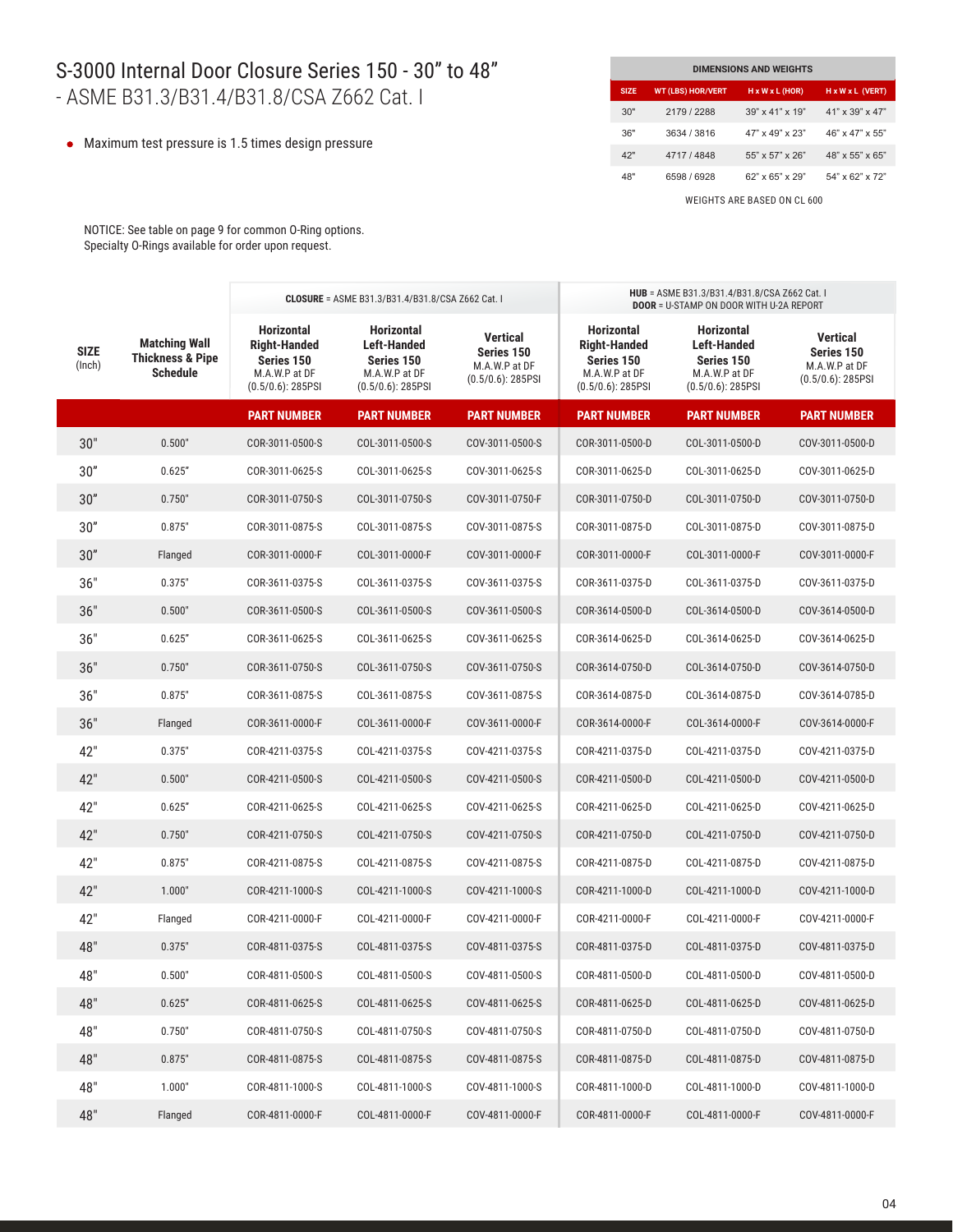## S-3000 Internal Door Closure Series 300 - 10" to 24" - ASME B31.3/B31.4/B31.8/CSA Z662 Cat. I

Maximum test pressure is 1.5 times design pressure

NOTICE: See table on page 9 for common O-Ring options. Specialty O-Rings available for order upon request.

| <b>DIMENSIONS AND WEIGHTS</b> |                          |                             |                             |  |  |  |  |  |  |  |
|-------------------------------|--------------------------|-----------------------------|-----------------------------|--|--|--|--|--|--|--|
| <b>SIZE</b>                   | <b>WT (LBS) HOR/VERT</b> | $H \times W \times L$ (HOR) | H x W x L (VERT)            |  |  |  |  |  |  |  |
| 10"                           | 250 / 263                | 18" x 17" x 12"             | 29" x 18" x 24"             |  |  |  |  |  |  |  |
| 12"                           | 300/315                  | 20" x 18" x 12"             | $30" \times 20" \times 26"$ |  |  |  |  |  |  |  |
| 14"                           | 335/352                  | $21"$ x $19"$ x $13"$       | $31"$ x 21" x 27"           |  |  |  |  |  |  |  |
| 16"                           | 400 / 400                | $23" \times 23" \times 14"$ | $32" \times 23" \times 29"$ |  |  |  |  |  |  |  |
| 18"                           | 500/525                  | 25" x 24" x 15"             | $33" \times 25" \times 31"$ |  |  |  |  |  |  |  |
| 20"                           | 1000 / 1050              | $27"$ x $25"$ x $15"$       | 35" x 27" x 33"             |  |  |  |  |  |  |  |
| 22"                           | 1100 / 1155              | $29" \times 30" \times 16"$ | $36" \times 29" \times 37"$ |  |  |  |  |  |  |  |
| 24"                           | 1200 / 1260              | $31" \times 33" \times 17"$ | $37" \times 31" \times 39"$ |  |  |  |  |  |  |  |

|                       |                                                                        | <b>CLOSURE</b> = ASME B31.3/B31.4/B31.8/CSA Z662 Cat. I                                         |                                                                                                 |                                                                        | HUB = ASME B31.3/B31.4/B31.8/CSA Z662 Cat. I<br><b>DOOR = U-STAMP ON DOOR WITH U-2A REPORT</b>  |                                                                                                |                                                                        |
|-----------------------|------------------------------------------------------------------------|-------------------------------------------------------------------------------------------------|-------------------------------------------------------------------------------------------------|------------------------------------------------------------------------|-------------------------------------------------------------------------------------------------|------------------------------------------------------------------------------------------------|------------------------------------------------------------------------|
| <b>SIZE</b><br>(Inch) | <b>Matching Wall</b><br><b>Thickness &amp; Pipe</b><br><b>Schedule</b> | <b>Horizontal</b><br><b>Right-Handed</b><br>Series 300<br>M.A.W.P at DF<br>$(0.5/0.6)$ : 740PSI | <b>Horizontal</b><br><b>Right-Handed</b><br>Series 300<br>M.A.W.P at DF<br>$(0.5/0.6)$ : 740PSI | <b>Vertical</b><br>Series 300<br>M.A.W.P at DF<br>$(0.5/0.6)$ : 740PSI | <b>Horizontal</b><br><b>Right-Handed</b><br>Series 300<br>M.A.W.P at DF<br>$(0.5/0.6)$ : 740PSI | <b>Horizontal</b><br><b>Left-Handed</b><br>Series 300<br>M.A.W.P at DF<br>$(0.5/0.6)$ : 740PSI | <b>Vertical</b><br>Series 300<br>M.A.W.P at DF<br>$(0.5/0.6)$ : 740PSI |
|                       |                                                                        | <b>PART NUMBER</b>                                                                              | <b>PART NUMBER</b>                                                                              | <b>PART NUMBER</b>                                                     | <b>PART NUMBER</b>                                                                              | <b>PART NUMBER</b>                                                                             | <b>PART NUMBER</b>                                                     |
| 10"                   | 0.365''/STD                                                            | COR-1021-0365-S                                                                                 | COL-1021-0365-S                                                                                 | v1021-0500-S                                                           | COR-1021-0365-D                                                                                 | COL-1021-0365-D                                                                                | COV-1021-0500-D                                                        |
| 10"                   | $0.500$ "/XH                                                           | COR-1021-0500-S                                                                                 | COL-1021-0500-S                                                                                 | COV-1021-0500-S                                                        | COR-1021-0500-D                                                                                 | COL-1021-0500-D                                                                                | COV-1021-0500-D                                                        |
| 10"                   | Flanged                                                                | COR-1021-0000-F                                                                                 | COL-1021-0000-F                                                                                 | COV-1021-0000-F                                                        | COR-1021-0000-F                                                                                 | COL-1021-0000-F                                                                                | COV-1021-0000-F                                                        |
| 12"                   | $0.375$ "/STD                                                          | COR-1221-0375-S                                                                                 | COL-1221-0375-S                                                                                 | COV-1221-0375-S                                                        | COR-1221-0375-D                                                                                 | COL-1221-0375-D                                                                                | COV-1221-0375-D                                                        |
| 12"                   | $0.500$ "/XH                                                           | COR-1221-0500-S                                                                                 | COL-1221-0500-S                                                                                 | COV-1221-0500-S                                                        | COR-1221-0500-D                                                                                 | COL-1221-0500-D                                                                                | COV-1221-0500-D                                                        |
| 12"                   | Flanged                                                                | COR-1221-0000-F                                                                                 | COL-1221-0000-F                                                                                 | COV-1221-0000-F                                                        | COR-1221-0000-F                                                                                 | COL-1221-0000-F                                                                                | COV-1221-0000-F                                                        |
| 14"                   | $0.375$ "/STD                                                          | COR-1421-0375-S                                                                                 | COL-1421-0375-S                                                                                 | COV-1421-0375-S                                                        | COR-1421-0375-D                                                                                 | COL-1421-0375-D                                                                                | COV-1421-0375-D                                                        |
| 14"                   | $0.500$ "/STD                                                          | COR-1421-0500-S                                                                                 | COL-1421-0500-S                                                                                 | COV-1421-0500-S                                                        | COR-1421-0500-D                                                                                 | COL-1421-0500-D                                                                                | COV-1421-0500-D                                                        |
| 14"                   | Flanged                                                                | COR-1421-0000-F                                                                                 | COL-1421-0000-F                                                                                 | COV-1421-0000-F                                                        | COR-1421-0000-F                                                                                 | COL-1421-0000-F                                                                                | COV-1421-0000-F                                                        |
| 16"                   | 0.375"/STD                                                             | COR-1621-0375-S                                                                                 | COL-1621-0375-S                                                                                 | COV-1621-0375-S                                                        | COR-1621-0375-D                                                                                 | COL-1621-0375-D                                                                                | COV-1621-0375-D                                                        |
| 16"                   | $0.500$ "/XH                                                           | COR-1621-0500-S                                                                                 | COL-1621-0500-S                                                                                 | COV-1621-0500-S                                                        | COR-1621-0500-D                                                                                 | COL-1621-0500-D                                                                                | COV-1621-0500-D                                                        |
| 16"                   | Flanged                                                                | COR-1621-0000-F                                                                                 | COL-1621-0000-F                                                                                 | COV-1621-0000-F                                                        | COR-1621-0000-F                                                                                 | COL-1621-0000-F                                                                                | COV-1621-0000-F                                                        |
| 18"                   | 0.375"/STD                                                             | COR-1821-0375-S                                                                                 | COL-1821-0375-S                                                                                 | COV-1621-0375-S                                                        | COR-1821-0375-D                                                                                 | COL-1821-0375-D                                                                                | COV-1621-0375-D                                                        |
| 18"                   | $0.500$ "/XH                                                           | COR-1821-0500-S                                                                                 | COL-1821-0500-S                                                                                 | COV-1821-0500-S                                                        | COR-1821-0500-D                                                                                 | COL-1821-0500-D                                                                                | COV-1821-0500-D                                                        |
| 18"                   | Flanged                                                                | COR-1821-0000-F                                                                                 | COL-1821-0000-S                                                                                 | COV-1821-0000-F                                                        | COR-1821-0000-F                                                                                 | COL-1821-0000-F                                                                                | COV-1821-0000-F                                                        |
| 20"                   | 0.375"/STD                                                             | COR-2021-0375-S                                                                                 | COL-2021-0375-S                                                                                 | COV-2021-0375-S                                                        | COR-2021-0375-D                                                                                 | COL-2021-0375-D                                                                                | COV-2021-0375-D                                                        |
| 20"                   | $0.500$ "/XH                                                           | COR-2021-0500-S                                                                                 | COL-2021-0500-S                                                                                 | COV-2021-0500-S                                                        | COR-2021-0500-D                                                                                 | COL-2021-0500-D                                                                                | COV-2021-0500-D                                                        |
| 20"                   | Flanged                                                                | COR-2021-0000-F                                                                                 | COL-2021-0000-F                                                                                 | COV-2021-0000-F                                                        | COR-2021-0000-F                                                                                 | COL-2021-0000-F                                                                                | COV-2021-0000-F                                                        |
| 22"                   | 0.375"/STD                                                             | COR-2221-0375-S                                                                                 | COL-2221-0375-S                                                                                 | COV-2221-0375-S                                                        | COR-2221-0375-D                                                                                 | COL-2221-0375-D                                                                                | COV-2221-0375-D                                                        |
| 22"                   | $0.500$ "/XH                                                           | COR-2221-0500-S                                                                                 | COL-2221-0500-S                                                                                 | COV-2221-0500-S                                                        | COR-2221-0500-D                                                                                 | COL-2221-0500-D                                                                                | COV-2221-0500-D                                                        |
| 22"                   | Flanged                                                                | COR-2221-0000-F                                                                                 | COL-2221-0000-F                                                                                 | COV-2221-0000-F                                                        | COR-2221-0000-F                                                                                 | COL-2221-0000-F                                                                                | COV-2221-0000-F                                                        |
| 24"                   | 0.375"/STD                                                             | COR-2421-0375-S                                                                                 | COL-2421-0375-S                                                                                 | COV-2421-0375-S                                                        | COR-2421-0375-D                                                                                 | COL-2421-0375-D                                                                                | COV-2421-0375-D                                                        |
| 24"                   | $0.500$ "/XH                                                           | COR-2421-0500-S                                                                                 | COL-2421-0500-S                                                                                 | COV-2421-0500-S                                                        | COR-2421-0500-D                                                                                 | COL-2421-0500-D                                                                                | COV-2421-0500-D                                                        |
| 24"                   | 0.625"                                                                 | COR-2421-0625-S                                                                                 | COL-2421-0625-S                                                                                 | COV-2421-0625-S                                                        | COR-2421-0625-D                                                                                 | COL-2421-0625-D                                                                                | COV-2421-0625-D                                                        |
| 24"                   | 0.750"                                                                 | COR-2421-0750-S                                                                                 | COL-2421-0750-S                                                                                 | COV-2421-0750-S                                                        | COR-2421-0750-D                                                                                 | COL-2421-0750-D                                                                                | COV-2421-0750-D                                                        |
| 24"                   | Flanged                                                                | COR-2421-0000-F                                                                                 | COL-2421-0000-F                                                                                 | COV-2421-0000-F                                                        | COR-2421-0000-F                                                                                 | COL-2421-0000-F                                                                                | COV-2421-0000-F                                                        |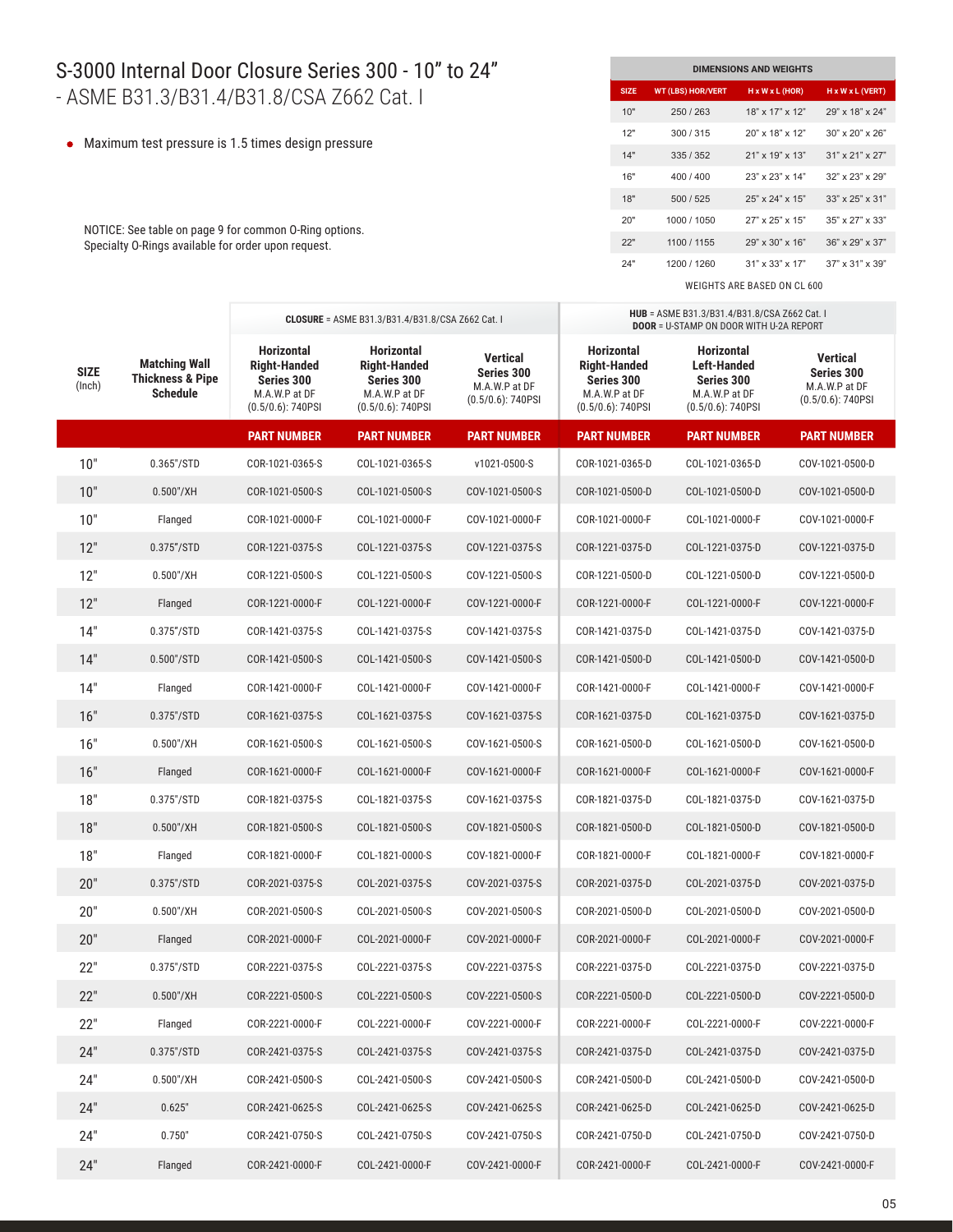#### S-3000 Internal Door Closure Series 300 - 30" to 48" - ASME B31.3/B31.4/B31.8/CSA Z662 Cat. I

- Maximum test pressure is 1.5 times design pressure
- \*Full 740 PSI M.A.W.P. with DF 0.5 and/or 0.6 cannot be met, please consult factory for max. pressure per DF

NOTICE: See table on page 9 for common O-Ring options. Specialty O-Rings available for order upon request.

| <b>DIMENSIONS AND WEIGHTS</b> |                          |                                |                              |  |  |  |  |  |  |
|-------------------------------|--------------------------|--------------------------------|------------------------------|--|--|--|--|--|--|
| <b>SIZE</b>                   | <b>WT (LBS) HOR/VERT</b> | $H \times W \times L$ (HOR)    | $H \times W \times L$ (VERT) |  |  |  |  |  |  |
| 30"                           | 2200 / 2310              | $39'' \times 41'' \times 19''$ | $41" \times 39" \times 47"$  |  |  |  |  |  |  |
| 36"                           | 3400 / 3570              | $47" \times 49" \times 21"$    | $44" \times 47" \times 55"$  |  |  |  |  |  |  |
| 42"                           | 4610 / 4841              | $55" \times 57" \times 24"$    | $48" \times 55" \times 65"$  |  |  |  |  |  |  |
| 48"                           | 6100 / 6405              | $62"$ x $65"$ x $26"$          | 52" x 62" x 72"              |  |  |  |  |  |  |

|                       |                                                                        | <b>CLOSURE</b> = ASME B31.3/B31.4/B31.8/CSA Z662 Cat. I                                         |                                                                                                 |                                                                 | HUB = ASME B31.3/B31.4/B31.8/CSA Z662 Cat. I<br><b>DOOR = U-STAMP ON DOOR WITH U-2A REPORT</b>  |                                                                                         |                                                                        |
|-----------------------|------------------------------------------------------------------------|-------------------------------------------------------------------------------------------------|-------------------------------------------------------------------------------------------------|-----------------------------------------------------------------|-------------------------------------------------------------------------------------------------|-----------------------------------------------------------------------------------------|------------------------------------------------------------------------|
| <b>SIZE</b><br>(Inch) | <b>Matching Wall</b><br><b>Thickness &amp; Pipe</b><br><b>Schedule</b> | <b>Horizontal</b><br><b>Right-Handed</b><br>Series 300<br>M.A.W.P at DF<br>$(0.5/0.6)$ : 740PSI | <b>Horizontal</b><br><b>Right-Handed</b><br>Series 300<br>M.A.W.P at DF<br>$(0.5/0.6)$ : 740PSI | Vertical<br>Series 300<br>M.A.W.P at DF<br>$(0.5/0.6)$ : 740PSI | <b>Horizontal</b><br><b>Right-Handed</b><br>Series 300<br>M.A.W.P at DF<br>$(0.5/0.6)$ : 740PSI | <b>Horizontal</b><br>Left-Handed<br>Series 300<br>M.A.W.P at DF<br>$(0.5/0.6)$ : 740PSI | <b>Vertical</b><br>Series 300<br>M.A.W.P at DF<br>$(0.5/0.6)$ : 740PSI |
|                       |                                                                        | <b>PART NUMBER</b>                                                                              | <b>PART NUMBER</b>                                                                              | <b>PART NUMBER</b>                                              | <b>PART NUMBER</b>                                                                              | <b>PART NUMBER</b>                                                                      | <b>PART NUMBER</b>                                                     |
| 30"                   | 0.375"                                                                 | COR-3021-0375-S                                                                                 | COL-3021-0375-S                                                                                 | COV-3021-0375-S                                                 | COR-3021-0375-D                                                                                 | COL-3021-0375-D                                                                         | COV-3021-0375-D                                                        |
| 30"                   | 0.625"                                                                 | COR-3021-0625-S                                                                                 | COL-3021-0625-S                                                                                 | COV-3021-0625-S                                                 | COR-3021-0625-D                                                                                 | COL-3021-0625-D                                                                         | COV-3021-0625-D                                                        |
| 30"                   | 0.750"                                                                 | COR-3021-0750-S                                                                                 | COL-3021-0750-S                                                                                 | COV-3021-0750-S                                                 | COR-3021-0750-D                                                                                 | COL-3021-0750-D                                                                         | COV-3021-0750-D                                                        |
| 30"                   | 0.875"                                                                 | COR-3021-0875-S                                                                                 | COL-3021-0875-S                                                                                 | COV-3021-0875-S                                                 | COR-3021-0875-D                                                                                 | COL-3021-0875-D                                                                         | COV-3021-0875-D                                                        |
| 30"                   | Flanged                                                                | COR-3021-0000-F                                                                                 | COL-3021-0000-F                                                                                 | COV-3021-0000-F                                                 | COR-3021-0000-F                                                                                 | COL-3021-0000-F                                                                         | COV-3021-0000-F                                                        |
| 36"                   | 0.375"                                                                 | COR-3621-0375-S                                                                                 | COL-3621-0375-S                                                                                 | COV-3621-0375-S                                                 | COR-3621-0375-D                                                                                 | COL-3621-0375-D                                                                         | COV-3621-0375-D                                                        |
| 36"                   | 0.500"                                                                 | COR-3621-0500-S                                                                                 | COL-3621-0500-S                                                                                 | COV-3621-0500-S                                                 | COR-3621-0500-D                                                                                 | COL-3621-0500-D                                                                         | COV-3621-0500-D                                                        |
| 36"                   | 0.625"                                                                 | COR-3621-0625-S                                                                                 | COL-3621-0625-S                                                                                 | COV-3621-0625-S                                                 | COR-3621-0625-D                                                                                 | COL-3621-0625-D                                                                         | COV-3621-0625-D                                                        |
| 36"                   | 0.750"                                                                 | COR-3621-0750-S                                                                                 | COL-3621-0750-S                                                                                 | COV-3621-0750-S                                                 | COR-3621-0750-D                                                                                 | COL-3621-0750-D                                                                         | COV-3621-0750-D                                                        |
| 36"                   | 0.875"                                                                 | COR-3621-0875-S                                                                                 | COL-3621-0875-S                                                                                 | COV-3621-0785-S                                                 | COR-3621-0875-D                                                                                 | COL-3621-0875-D                                                                         | COV-3621-0785-D                                                        |
| 36"                   | Flanged                                                                | COR-3621-0000-F                                                                                 | COL-3621-0000-F                                                                                 | COV-3621-0000-F                                                 | COR-3621-0000-F                                                                                 | COL-3621-0000-F                                                                         | COV-3621-0000-F                                                        |
| 42"                   | 0.375"                                                                 | COR-4221-0375-P*                                                                                | COL-4221-0375-P*                                                                                | COV-4221-0375-P*                                                | COR-4221-0375-P*                                                                                | COL-4221-0375-P*                                                                        | COV-4221-0375-P*                                                       |
| 42"                   | 0.500"                                                                 | COR-4221-0500-S                                                                                 | COL-4221-0500-S                                                                                 | COV-4221-0500-S                                                 | COR-4221-0500-D                                                                                 | COL-4221-0500-D                                                                         | COV-4221-0500-D                                                        |
| 42"                   | 0.625"                                                                 | COR-4221-0625-S                                                                                 | COL-4221-0625-S                                                                                 | COV-4221-0625-S                                                 | COR-4221-0625-D                                                                                 | COL-4221-0625-D                                                                         | COV-4221-0625-D                                                        |
| 42"                   | 0.750"                                                                 | COR-4221-0750-S                                                                                 | COL-4221-0750-S                                                                                 | COV-4221-0750-S                                                 | COR-4221-0750-D                                                                                 | COL-4221-0750-D                                                                         | COV-4221-0750-D                                                        |
| 42"                   | 0.875"                                                                 | COR-4221-0875-S                                                                                 | COL-4221-0875-S                                                                                 | COV-4221-0875-S                                                 | COR-4221-0875-D                                                                                 | COL-4221-0875-D                                                                         | COV-4221-0875-D                                                        |
| 42"                   | 1.000"                                                                 | COR-4221-1000-S                                                                                 | COL-4221-1000-S                                                                                 | COV-4221-1000-S                                                 | COR-4221-1000-D                                                                                 | COL-4221-1000-D                                                                         | COV-4221-1000-D                                                        |
| 42"                   | Flanged                                                                | COR-4221-0000-F                                                                                 | COL-4221-0000-F                                                                                 | COV-4221-0000-F                                                 | COR-4221-0000-F                                                                                 | COL-4221-0000-F                                                                         | COV-4221-0000-F                                                        |
| 48"                   | 0.375"                                                                 | COR-4821-0375-P*                                                                                | COL-4821-0375-P*                                                                                | COV-4821-0375-P*                                                | COR-4821-0375-P*                                                                                | COL-4821-0375-P*                                                                        | COV-4821-0375-P*                                                       |
| 48"                   | 0.500"                                                                 | COR-4821-0500-P*                                                                                | COL-4821-0500-P*                                                                                | COV-4821-0500-P*                                                | COR-4821-0500-P*                                                                                | COL-4821-0500-P*                                                                        | COV-4821-0500-P*                                                       |
| 48"                   | 0.625"                                                                 | COR-4821-0625-S                                                                                 | COL-4821-0625-S                                                                                 | COV-4821-0625-S                                                 | COR-4821-0625-D                                                                                 | COL-4821-0625-D                                                                         | COV-4821-0625-D                                                        |
| 48"                   | 0.750"                                                                 | COR-4821-0750-S                                                                                 | COL-4821-0750-S                                                                                 | COV-4821-0750-S                                                 | COR-4821-0750-D                                                                                 | COL-4821-0750-D                                                                         | COV-4821-0750-D                                                        |
| 48"                   | 0.875"                                                                 | COR-4821-0875-S                                                                                 | COL-4821-0875-S                                                                                 | COV-4821-0875-S                                                 | COR-4821-0875-D                                                                                 | COL-4821-0875-D                                                                         | COV-4821-0875-D                                                        |
| 48"                   | 1.000"                                                                 | COR-4821-1000-S                                                                                 | COL-4821-1000-S                                                                                 | COV-4821-1000-S                                                 | COR-4821-1000-D                                                                                 | COL-4821-1000-D                                                                         | COV-4821-1000-D                                                        |
| 48"                   | Flanged                                                                | COR-4821-0000-F                                                                                 | COL-4821-0000-F                                                                                 | COV-4821-0000-F                                                 | COR-4821-0000-F                                                                                 | COL-4821-0000-F                                                                         | COV-4821-0000-F                                                        |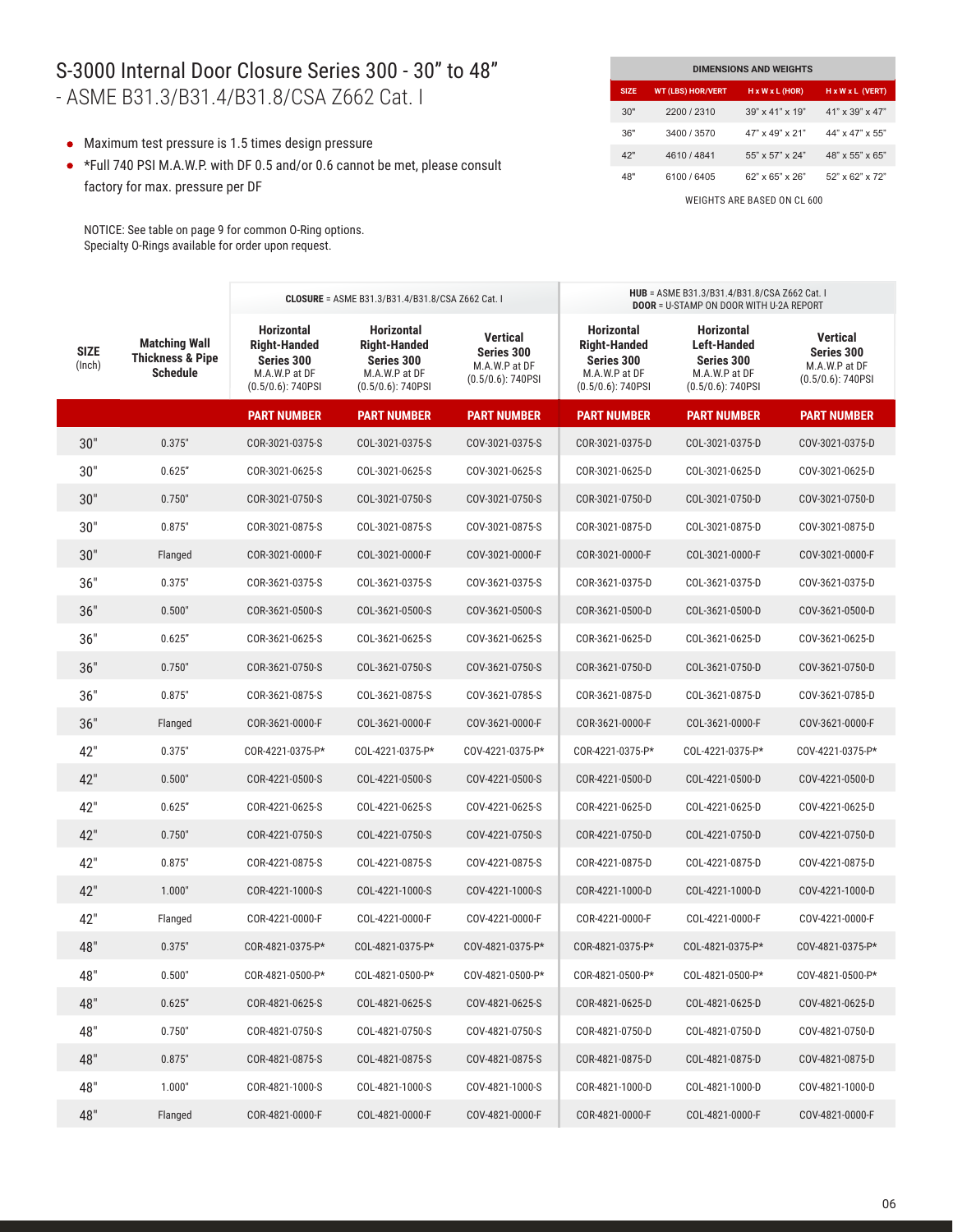#### S-3000 Internal Door Closure Series 600 - 10" to 24" - ASME B31.3/B31.4/B31.8/CSA Z662 Cat. I

- Maximum test pressure is 1.5 times design pressure
- \*Full 1480 PSI M.A.W.P. with DF 0.5 and/or 0.6 cannot be met, please consult factory for max. pressure per DF

NOTICE: See table on page 9 for common O-Ring options. Specialty O-Rings available for order upon request.

| <b>DIMENSIONS AND WEIGHTS</b> |                          |                             |                             |  |  |  |  |  |  |  |
|-------------------------------|--------------------------|-----------------------------|-----------------------------|--|--|--|--|--|--|--|
| <b>SIZE</b>                   | <b>WT (LBS) HOR/VERT</b> | $H \times W \times L$ (HOR) | H x W x L (VERT)            |  |  |  |  |  |  |  |
| 10"                           | 250 / 263                | 18" x 17" x 12"             | 29" x 18" x 24"             |  |  |  |  |  |  |  |
| 12"                           | 300/315                  | $20$ " x 18" x 12"          | $30" \times 20" \times 26"$ |  |  |  |  |  |  |  |
| 14"                           | 335/352                  | $21"$ x $19"$ x $13"$       | $31"$ x 21" x 27"           |  |  |  |  |  |  |  |
| 16"                           | 400 / 400                | 23" x 23" x 14"             | $32" \times 23" \times 29"$ |  |  |  |  |  |  |  |
| 18"                           | 500/525                  | $25" \times 24" \times 15"$ | $33" \times 25" \times 31"$ |  |  |  |  |  |  |  |
| 20"                           | 1000 / 1050              | $27"$ x $25"$ x $15"$       | $35" \times 27" \times 33"$ |  |  |  |  |  |  |  |
| 22"                           | 1100 / 1155              | 29" x 30" x 16"             | $36" \times 29" \times 37"$ |  |  |  |  |  |  |  |
| 24"                           | 1200 / 1260              | $31" \times 33" \times 17"$ | $37" \times 31" \times 39"$ |  |  |  |  |  |  |  |

|                       |                                                                        | <b>CLOSURE</b> = ASME B31.3/B31.4/B31.8/CSA Z662 Cat. I                                          |                                                                                                 |                                                                         | HUB = ASME B31.3/B31.4/B31.8/CSA Z662 Cat. I<br><b>DOOR = U-STAMP ON DOOR WITH U-2A REPORT</b>   |                                                                                                 |                                                                         |  |
|-----------------------|------------------------------------------------------------------------|--------------------------------------------------------------------------------------------------|-------------------------------------------------------------------------------------------------|-------------------------------------------------------------------------|--------------------------------------------------------------------------------------------------|-------------------------------------------------------------------------------------------------|-------------------------------------------------------------------------|--|
| <b>SIZE</b><br>(Inch) | <b>Matching Wall</b><br><b>Thickness &amp; Pipe</b><br><b>Schedule</b> | <b>Horizontal</b><br><b>Right-Handed</b><br>Series 600<br>M.A.W.P at DF<br>$(0.5/0.6)$ : 1480PSI | <b>Horizontal</b><br><b>Left-Handed</b><br>Series 600<br>M.A.W.P at DF<br>$(0.5/0.6)$ : 1480PSI | <b>Vertical</b><br>Series 600<br>M.A.W.P at DF<br>$(0.5/0.6)$ : 1480PSI | <b>Horizontal</b><br><b>Right-Handed</b><br>Series 600<br>M.A.W.P at DF<br>$(0.5/0.6)$ : 1480PSI | <b>Horizontal</b><br><b>Left-Handed</b><br>Series 600<br>M.A.W.P at DF<br>$(0.5/0.6)$ : 1480PSI | <b>Vertical</b><br>Series 600<br>M.A.W.P at DF<br>$(0.5/0.6)$ : 1480PSI |  |
|                       |                                                                        | <b>PART NUMBER</b>                                                                               | <b>PART NUMBER</b>                                                                              | <b>PART NUMBER</b>                                                      | <b>PART NUMBER</b>                                                                               | <b>PART NUMBER</b>                                                                              | <b>PART NUMBER</b>                                                      |  |
| 10"                   | 0.365"/STD                                                             | COR-1031-0365-S                                                                                  | COL-1031-0365-S                                                                                 | COV-1031-0500-S                                                         | COR-1031-0365-D                                                                                  | COL-1031-0365-D                                                                                 | COV-1031-0500-D                                                         |  |
| 10"                   | $0.500$ "/XH                                                           | COR-1031-0500-S                                                                                  | COL-1031-0500-S                                                                                 | COV-1031-0500-S                                                         | COR-1031-0500-D                                                                                  | COL-1031-0500-D                                                                                 | COV-1031-0500-D                                                         |  |
| 10"                   | Flanged                                                                | COR-1031-0000-F                                                                                  | COL-1031-0000-F                                                                                 | COV-1031-0000-F                                                         | COR-1031-0000-C                                                                                  | COL-1031-0000-C                                                                                 | COV-1031-0000-C                                                         |  |
| 12"                   | 0.375"/STD                                                             | COR-1231-0375-S                                                                                  | COL-1231-0375-S                                                                                 | COV-1231-0375-S                                                         | COR-1231-0375-D                                                                                  | COL-1231-0375-D                                                                                 | COV-1231-0375-D                                                         |  |
| 12"                   | $0.500$ "/XH                                                           | COR-1231-0500-S                                                                                  | COL-1231-0500-S                                                                                 | COV-1231-0500-S                                                         | COR-1231-0500-D                                                                                  | COL-1231-0500-D                                                                                 | COV-1231-0500-D                                                         |  |
| 12"                   | Flanged                                                                | COR-1231-0000-F                                                                                  | COL-1231-0000-F                                                                                 | COV-1231-0000-F                                                         | COR-1231-0000-C                                                                                  | COL-1231-0000-C                                                                                 | COV-1231-0000-C                                                         |  |
| 14"                   | 0.375"/STD                                                             | COR-1431-0375-S                                                                                  | COL-1431-0375-S                                                                                 | COV-1431-0375-S                                                         | COR-1431-0375-D                                                                                  | COL-1431-0375-D                                                                                 | COV-1431-0375-D                                                         |  |
| 14"                   | 0.500" / XH                                                            | COR-1431-0500-S                                                                                  | COL-1431-0500-S                                                                                 | COV-1431-0500-S                                                         | COR-1431-0500-D                                                                                  | COL-1431-0500-D                                                                                 | COV-1431-0500-D                                                         |  |
| 14"                   | Flanged                                                                | COR-1431-0000-F                                                                                  | COL-1431-0000-F                                                                                 | COV-1431-0000-F                                                         | COR-1431-0000-C                                                                                  | COL-1431-0000-C                                                                                 | COV-1431-0000-C                                                         |  |
| 16"                   | $0.375$ "/ Std                                                         | COR-1631-0375-S                                                                                  | COL-1631-0375-S                                                                                 | COV-1631-0375-S                                                         | COR-1631-0375-D                                                                                  | COL-1631-0375-D                                                                                 | COV-1631-0375-D                                                         |  |
| 16"                   | 0.500" / XH                                                            | COR-1631-0500-S                                                                                  | COL-1631-0500-S                                                                                 | COV-1631-0500-S                                                         | COR-1631-0500-D                                                                                  | COL-1631-0500-D                                                                                 | COV-1631-0500-D                                                         |  |
| 16"                   | Flanged                                                                | COR-1631-0000-F                                                                                  | COL-1631-0000-F                                                                                 | COV-1631-0000-F                                                         | COR-1631-0000-C                                                                                  | COL-1631-0000-C                                                                                 | COV-1631-0000-C                                                         |  |
| 18"                   | $0.375''/$ Std                                                         | COR-1831-0375-P*                                                                                 | COL-1831-0375-P*                                                                                | COV-1631-0375-P*                                                        | COR-1831-0375-P*                                                                                 | COL-1831-0375-P*                                                                                | COV-1631-0375-P*                                                        |  |
| 18"                   | 0.500" / XH                                                            | COR-1831-0500-S                                                                                  | COL-1831-0500-S                                                                                 | COV-1831-0500-S                                                         | COR-1831-0500-D                                                                                  | COL-1831-0500-D                                                                                 | COV-1831-0500-D                                                         |  |
| 18"                   | Flanged                                                                | COR-1831-0000-F                                                                                  | COL-1831-0000-S                                                                                 | COV-1831-0000-F                                                         | COR-1831-0000-C                                                                                  | COL-1831-0000-C                                                                                 | COV-1831-0000-C                                                         |  |
| 20"                   | 0.375"/STD                                                             | COR-2032-0375-P*                                                                                 | COL-2032-0375-P*                                                                                | COV-2032-0375-P*                                                        | COR-2032-0375-P*                                                                                 | COL-2032-0375-P*                                                                                | COV-2032-0375-P*                                                        |  |
| 20"                   | 0.500" / XH                                                            | COR-2032-0500-S                                                                                  | COL-2032-0500-S                                                                                 | COV-2032-0500-S                                                         | COR-2032-0500-D                                                                                  | COL-2032-0500-D                                                                                 | COV-2032-0500-D                                                         |  |
| 20"                   | Flanged                                                                | COR-2032-0000-F                                                                                  | COL-2032-0000-F                                                                                 | COV-2032-0000-F                                                         | COR-2032-0000-C                                                                                  | COL-2032-0000-C                                                                                 | COV-2032-0000-C                                                         |  |
| 22"                   | 0.375"/ STD                                                            | COR-2232-0375-P*                                                                                 | COL-2232-0375-P*                                                                                | COV-2232-0375-P*                                                        | COR-2232-0375-P*                                                                                 | COL-2232-0375-P*                                                                                | COV-2232-0375-P*                                                        |  |
| 22"                   | 0.500" / XH                                                            | COR-2232-0500-S                                                                                  | COL-2232-0500-S                                                                                 | COV-2232-0500-S                                                         | COR-2232-0500-D                                                                                  | COL-2232-0500-D                                                                                 | COV-2232-0500-D                                                         |  |
| 22"                   | Flanged                                                                | COR-2232-0000-F                                                                                  | COL-2232-0000-F                                                                                 | COV-2232-0000-F                                                         | COR-2232-0000-C                                                                                  | COL-2232-0000-C                                                                                 | COV-2232-0000-C                                                         |  |
| 24"                   | 0.375"                                                                 | COR-2435-0375-P*                                                                                 | COL-2435-0375-P*                                                                                | COV-2435-0375-P*                                                        | COR-2435-0375-P*                                                                                 | COL-2435-0375-P*                                                                                | COV-2435-0375-P*                                                        |  |
| 24"                   | 0.500"                                                                 | COR-2433-0500-S                                                                                  | COL-2433-0500-S                                                                                 | COV-2433-0500-S                                                         | COR-2433-0500-D                                                                                  | COL-2433-0500-D                                                                                 | COV-2433-0500-D                                                         |  |
| 24"                   | 0.625"                                                                 | COR-2433-0625-S                                                                                  | COL-2433-0625-S                                                                                 | COV-2433-0625-S                                                         | COR-2433-0625-D                                                                                  | COL-2433-0625-D                                                                                 | COV-2433-0625-D                                                         |  |
| 24"                   | 0.750"                                                                 | COR-2433-0750-S                                                                                  | COL-2433-0750-S                                                                                 | COV-2433-0750-S                                                         | COR-2433-0750-D                                                                                  | COL-2433-0750-D                                                                                 | COV-2433-0750-D                                                         |  |
| 24"                   | Flanged                                                                | COR-2433-0000-F                                                                                  | COL-2433-0000-F                                                                                 | COV-2433-0000-F                                                         | COR-2433-0000-C                                                                                  | COL-2433-0000-C                                                                                 | COV-2433-0000-C                                                         |  |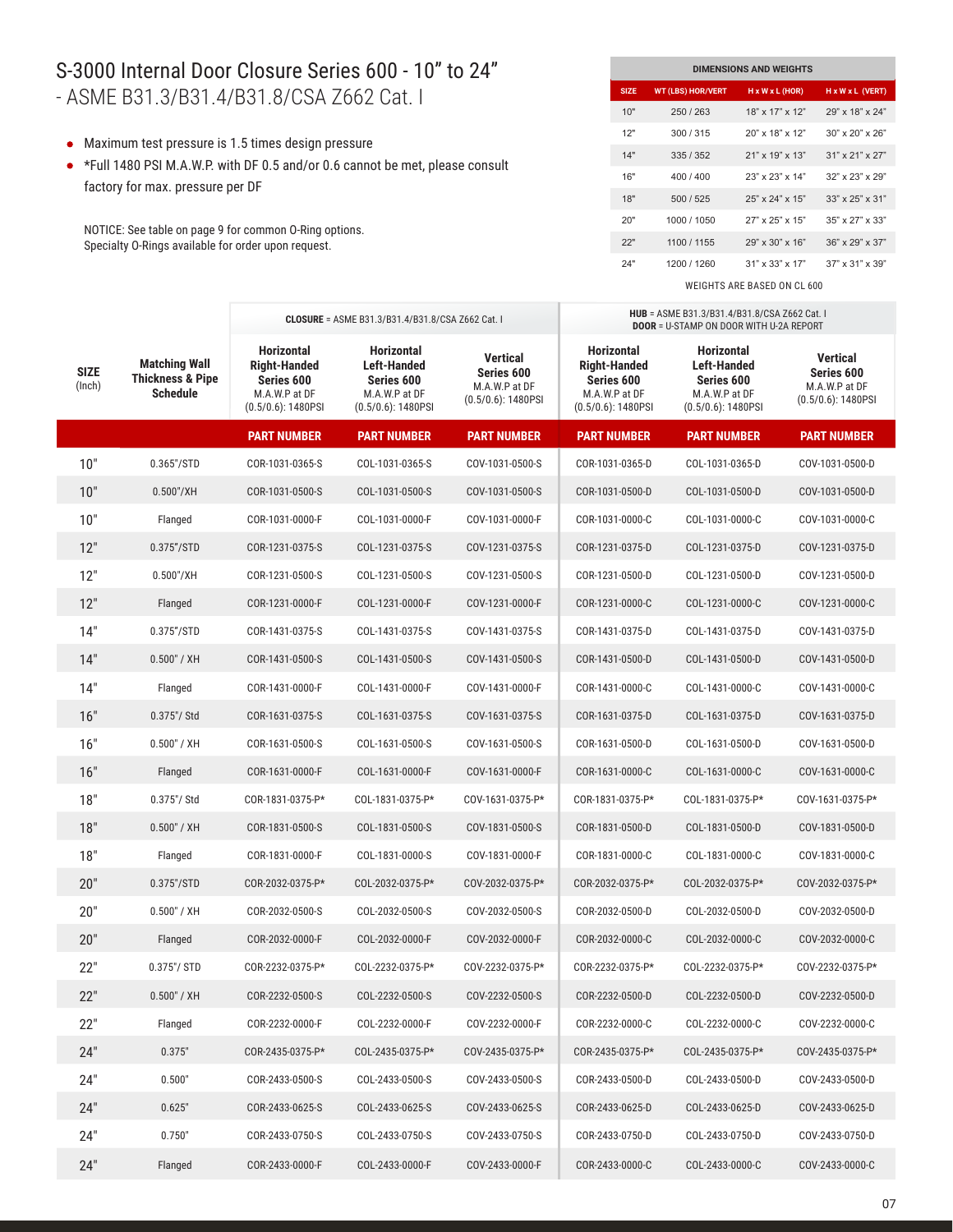#### S-3000 Internal Door Closure Series 600 - 30" to 48" - ASME B31.3/B31.4/B31.8/CSA Z662 Cat. I

- Maximum test pressure is 1.5 times design pressure
- \*Full 1480 PSI M.A.W.P. with DF 0.5 and/or 0.6 cannot be met, please consult factory for max. pressure per DF

NOTICE: See table on page 9 for common O-Ring options. Specialty O-Rings available for order upon request.

| <b>DIMENSIONS AND WEIGHTS</b> |                          |                                |                              |  |  |  |  |  |  |
|-------------------------------|--------------------------|--------------------------------|------------------------------|--|--|--|--|--|--|
| <b>SIZE</b>                   | <b>WT (LBS) HOR/VERT</b> | $H \times W \times L$ (HOR)    | $H \times W \times L$ (VERT) |  |  |  |  |  |  |
| 30"                           | 2200 / 2310              | $39'' \times 41'' \times 19''$ | 41" x 39" x 47"              |  |  |  |  |  |  |
| 36"                           | 3400 / 3570              | $47" \times 49" \times 21"$    | 44" x 47" x 55"              |  |  |  |  |  |  |
| 42"                           | 4610 / 4841              | $55" \times 57" \times 24"$    | 48" x 55" x 65"              |  |  |  |  |  |  |
| 48"                           | 6100 / 6405              | $62"$ x $65"$ x $26"$          | $52"$ x $62"$ x $72"$        |  |  |  |  |  |  |

|                       |                                                                        | <b>CLOSURE</b> = ASME B31.3/B31.4/B31.8/CSA Z662 Cat. I                                          |                                                                                                  |                                                                 | HUB = ASME B31.3/B31.4/B31.8/CSA Z662 Cat. I<br><b>DOOR = U-STAMP ON DOOR WITH U-2A REPORT</b>   |                                                                                                 |                                                                         |
|-----------------------|------------------------------------------------------------------------|--------------------------------------------------------------------------------------------------|--------------------------------------------------------------------------------------------------|-----------------------------------------------------------------|--------------------------------------------------------------------------------------------------|-------------------------------------------------------------------------------------------------|-------------------------------------------------------------------------|
| <b>SIZE</b><br>(Inch) | <b>Matching Wall</b><br><b>Thickness &amp; Pipe</b><br><b>Schedule</b> | <b>Horizontal</b><br><b>Right-Handed</b><br>Series 600<br>M.A.W.P at DF<br>$(0.5/0.6)$ : 1480PSI | <b>Horizontal</b><br><b>Right-Handed</b><br>Series 600<br>M.A.W.P at DF<br>$(0.5/0.6)$ : 1480PSI | Vertical<br>Series 600<br>M.A.W.P at DF<br>$(0.5/0.6)$ :1480PSI | <b>Horizontal</b><br><b>Right-Handed</b><br>Series 600<br>M.A.W.P at DF<br>$(0.5/0.6)$ : 1480PSI | <b>Horizontal</b><br><b>Left-Handed</b><br>Series 600<br>M.A.W.P at DF<br>$(0.5/0.6)$ : 1480PSI | <b>Vertical</b><br>Series 600<br>M.A.W.P at DF<br>$(0.5/0.6)$ : 1480PSI |
|                       |                                                                        | <b>PART NUMBER</b>                                                                               | <b>PART NUMBER</b>                                                                               | <b>PART NUMBER</b>                                              | <b>PART NUMBER</b>                                                                               | <b>PART NUMBER</b>                                                                              | <b>PART NUMBER</b>                                                      |
| 30"                   | 0.375"                                                                 | COR-3035-0375-P*                                                                                 | COL-3035-0375-P*                                                                                 | COV-3035-0375-P*                                                | COR-3035-0375-P*                                                                                 | COL-3035-0375-P*                                                                                | COV-3035-0375-P*                                                        |
| 30"                   | 0.500"                                                                 | COR-3035-0500-S                                                                                  | COL-3035-0500-S                                                                                  | COV-3035-0500-S                                                 | COR-3035-0500-D                                                                                  | COL-3035-0500-D                                                                                 | COV-3035-0500-D                                                         |
| 30"                   | 0.625"                                                                 | COR-3033-0625-S                                                                                  | COL-3033-0625-S                                                                                  | COV-3033-0625-S                                                 | COR-3033-0625-D                                                                                  | COL-3033-0625-D                                                                                 | COV-3033-0625-D                                                         |
| 30"                   | 0.750"                                                                 | COR-3033-0750-S                                                                                  | COL-3033-0750-S                                                                                  | COV-3033-0750-F                                                 | COR-3033-0750-D                                                                                  | COL-3033-0750-D                                                                                 | COV-3033-0750-D                                                         |
| 30"                   | 0.875"                                                                 | COR-3033-0875-S                                                                                  | COL-3033-0875-S                                                                                  | COV-3033-0875-S                                                 | COR-3033-0875-D                                                                                  | COL-3033-0875-D                                                                                 | COV-3033-0875-D                                                         |
| 30"                   | Flanged                                                                | COR-3033-0000-F                                                                                  | COL-3033-0000-F                                                                                  | COV-3033-0000-F                                                 | COR-3033-0000-F                                                                                  | COL-3033-0000-F                                                                                 | COV-3033-0000-F                                                         |
| 36"                   | 0.375"                                                                 | COR-3635-0375-P*                                                                                 | COL-3635-0375-P*                                                                                 | COV-3635-0375-P*                                                | COR-3635-0375-P*                                                                                 | COL-3635-0375-P*                                                                                | COV-3635-0375-P*                                                        |
| 36"                   | 0.500"                                                                 | COR-3635-0500-P*                                                                                 | COL-3635-0500-P*                                                                                 | COV-3635-0500-P*                                                | COR-3635-0500-P*                                                                                 | COL-3635-0500-P*                                                                                | COV-3635-0500-P*                                                        |
| 36"                   | 0.625"                                                                 | COR-3634-0625-S                                                                                  | COL-3634-0625-S                                                                                  | COV-3634-0625-S                                                 | COR-3634-0625-D                                                                                  | COL-3634-0625-D                                                                                 | COV-3634-0625-D                                                         |
| 36"                   | 0.750"                                                                 | COR-3633-0750-S                                                                                  | COL-3633-0750-S                                                                                  | COV-3633-0750-S                                                 | COR-3633-0750-D                                                                                  | COL-3633-0750-D                                                                                 | COV-3633-0750-D                                                         |
| 36"                   | 0.875"                                                                 | COR-3633-0875-S                                                                                  | COL-3633-0875-S                                                                                  | COV-3633-0785-S                                                 | COR-3633-0875-D                                                                                  | COL-3633-0875-D                                                                                 | COV-3633-0785-D                                                         |
| 36"                   | Flanged                                                                | COR-3633-0000-F                                                                                  | COL-3633-0000-F                                                                                  | COV-3633-0000-F                                                 | COR-3633-0000-F                                                                                  | COL-3633-0000-F                                                                                 | COV-3633-0000-F                                                         |
| 42"                   | 0.375"                                                                 | COR-4235-0375-P*                                                                                 | COL-4235-0375-P*                                                                                 | COV-4235-0375-P*                                                | COR-4235-0375-P*                                                                                 | COL-4235-0375-P*                                                                                | COV-4235-0375-P*                                                        |
| 42"                   | 0.500"                                                                 | COR-4235-0500-P*                                                                                 | COL-4235-0500-P*                                                                                 | COV-4235-0500-P*                                                | COR-4235-0500-P*                                                                                 | COL-4235-0500-P*                                                                                | COV-4235-0500-P*                                                        |
| 42"                   | 0.625"                                                                 | COR-4235-0625-P*                                                                                 | COL-4235-0625-P*                                                                                 | COV-4235-0625-P*                                                | COR-4235-0625-P*                                                                                 | COL-4235-0625-P*                                                                                | COV-4235-0625-P*                                                        |
| 42"                   | 0.750"                                                                 | COR-4234-0750-S                                                                                  | COL-4234-0750-S                                                                                  | COV-4234-0750-S                                                 | COR-4234-0750-D                                                                                  | COL-4234-0750-D                                                                                 | COV-4234-0750-D                                                         |
| 42"                   | 0.875"                                                                 | COR-4233-0875-S                                                                                  | COL-4233-0875-S                                                                                  | COV-4233-0875-S                                                 | COR-4233-0875-D                                                                                  | COL-4233-0875-D                                                                                 | COV-4233-0875-D                                                         |
| 42"                   | 1.000"                                                                 | COR-4233-1000-S                                                                                  | COL-4233-1000-S                                                                                  | COV-4233-1000-S                                                 | COR-4233-1000-D                                                                                  | COL-4233-1000-D                                                                                 | COV-4233-1000-D                                                         |
| 42"                   | Flanged                                                                | COR-4233-0000-F                                                                                  | COL-4233-0000-F                                                                                  | COV-4233-0000-F                                                 | COR-4233-0000-F                                                                                  | COL-4233-0000-F                                                                                 | COV-4233-0000-F                                                         |
| 48"                   | 0.375"                                                                 | COR-4835-0375-P*                                                                                 | COL-4835-0375-P*                                                                                 | COV-4835-0375-P*                                                | COR-4835-0375-P*                                                                                 | COL-4835-0375-P*                                                                                | COV-4835-0375-P*                                                        |
| 48"                   | 0.500"                                                                 | COR-4835-0500-P*                                                                                 | COL-4835-0500-P*                                                                                 | COV-4835-0500-P*                                                | COR-4835-0500-P*                                                                                 | COL-4835-0500-P*                                                                                | COV-4835-0500-P*                                                        |
| 48"                   | 0.625"                                                                 | COR-4835-0625-P*                                                                                 | COL-4835-0625-P*                                                                                 | COV-4835-0625-P*                                                | COR-4835-0625-P*                                                                                 | COL-4835-0625-P*                                                                                | COV-4835-0625-P*                                                        |
| 48"                   | 0.750"                                                                 | COR-4834-0750-S                                                                                  | COR-4834-0750-S                                                                                  | COV-4834-0750-S                                                 | COR-4834-0750-S                                                                                  | COR-4834-0750-S                                                                                 | COV-4834-0750-S                                                         |
| 48"                   | 0.875"                                                                 | COR-4834-0875-S                                                                                  | COL-4834-0875-S                                                                                  | COV-4834-0875-S                                                 | COR-4834-0875-D                                                                                  | COL-4834-0875-D                                                                                 | COV-4834-0875-D                                                         |
| 48"                   | 1.000"                                                                 | COR-4833-1000-S                                                                                  | COL-4833-1000-S                                                                                  | COV-4833-1000-S                                                 | COR-4833-1000-D                                                                                  | COL-4833-1000-D                                                                                 | COV-4833-1000-D                                                         |
| 48"                   | Flanged                                                                | COR-4833-0000-F                                                                                  | COL-4833-0000-F                                                                                  | COV-4833-0000-F                                                 | COR-4833-0000-F                                                                                  | COL-4833-0000-F                                                                                 | COV-4833-0000-F                                                         |